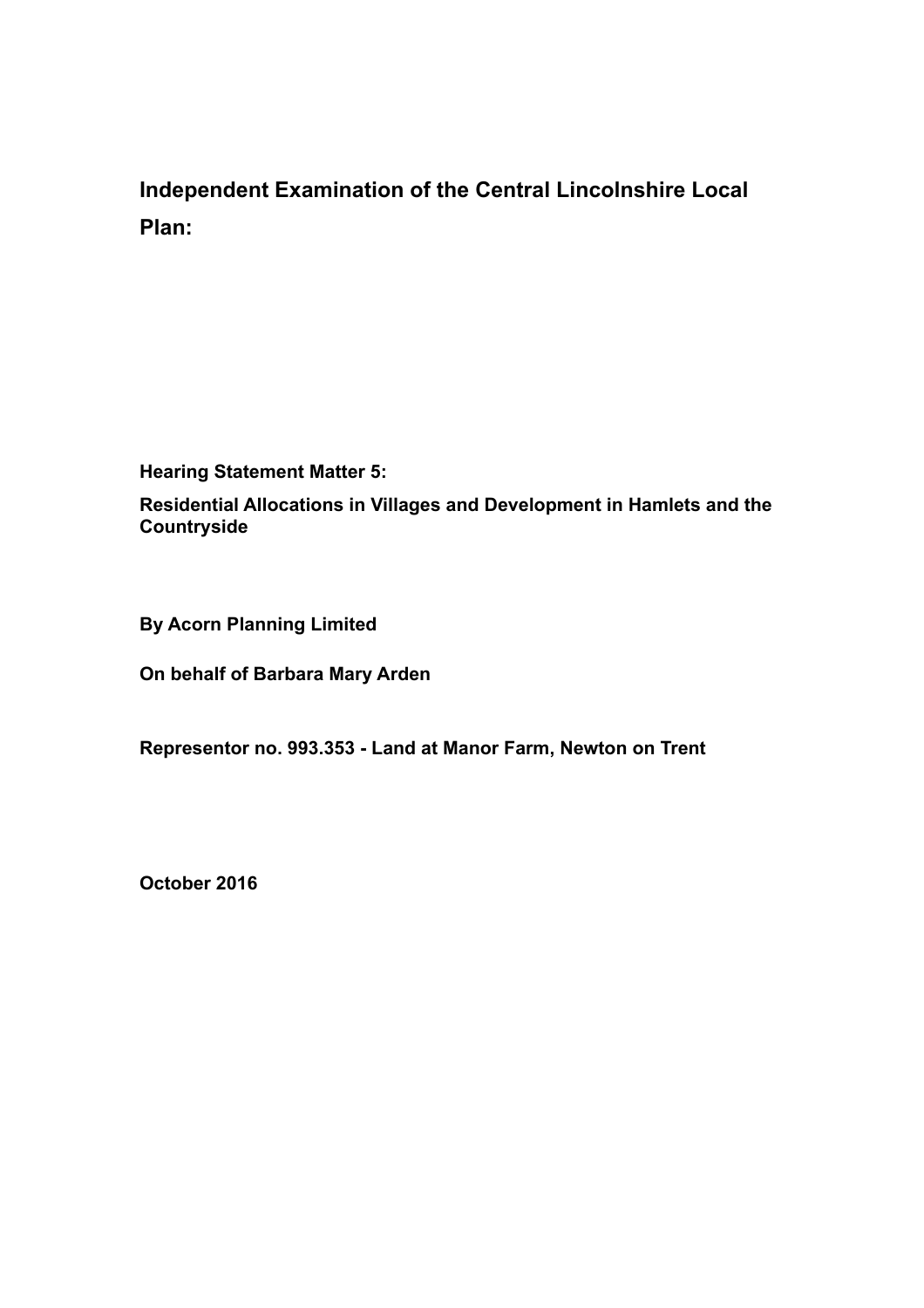*Issue 5e, Q14: Are the allocations in the Medium and Small Villages justified, effective and consistent with national policy?* 

### 1.INTRODUCTION

1.1 This Examination Statement has been prepared by Acorn Planning Ltd on behalf of Mrs Barbara Mary Arden in respect of land at Manor Farm, Newton on Trent. A site plan is included in Appendix 1.

| Acorn Planning Ltd | October 2016 |
|--------------------|--------------|
|                    |              |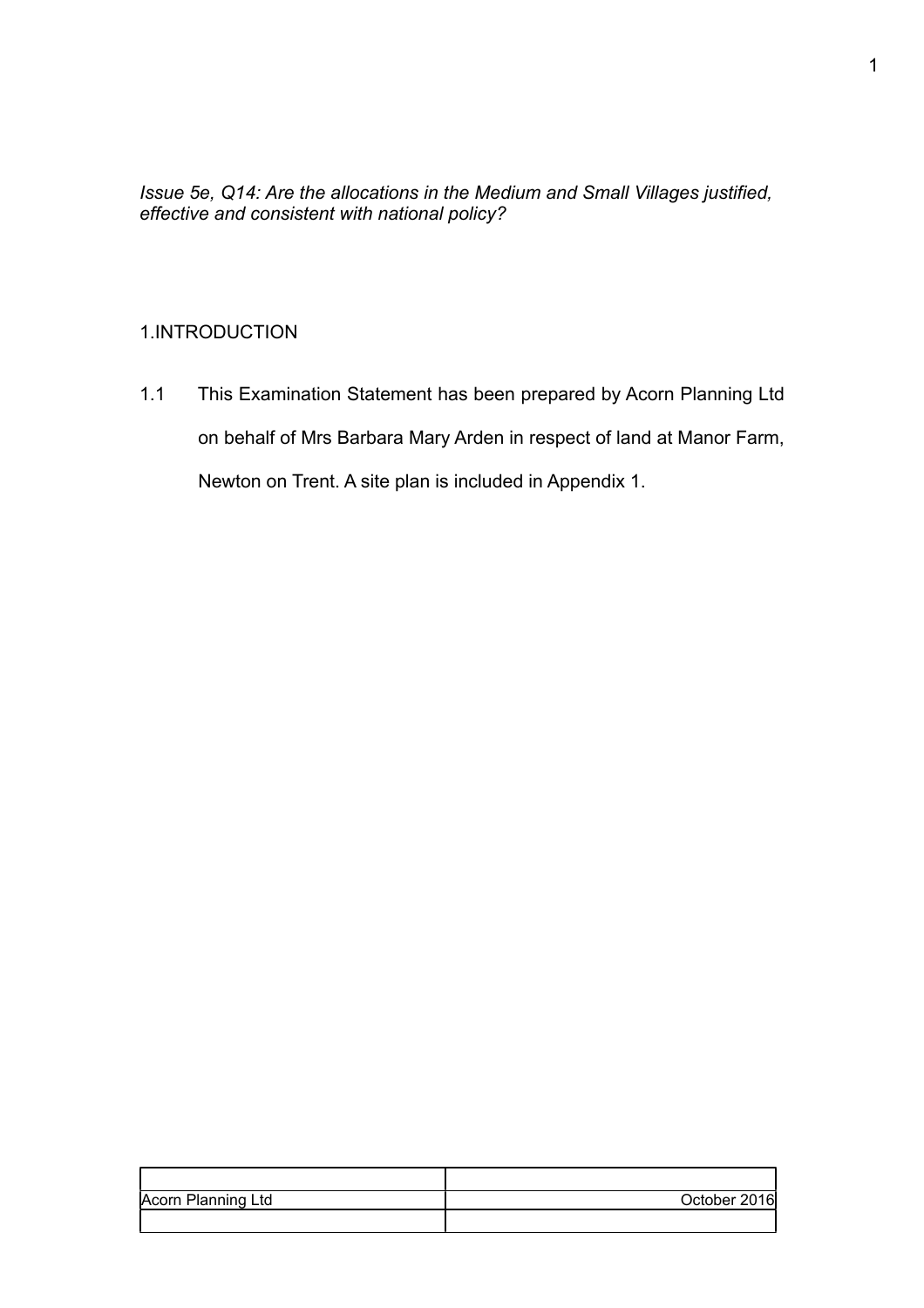#### 2.0 POLICY CONTEXT

- 2.1.Both the National Planning Policy Framework ("the Framework") and the Localism Act 2012 in principal establish the potential for local communities to support and deliver small scale new garden villages to meet local housing and community facility needs.
- 2.2. Following the Taylor Report in 2009 the Government has reappraised the impact of planning policy on the viability and sustainability of rural communities. The Government in formulating NPPF and Planning Practice Guidance to the Framework ('PPG') are plainly recognising that the historical approach of "trickle-down" has proved counterproductive and resulted in the diminution in the sustainability and viability of rural communities. There has essentially been a sea change in the approach to development in the rural communities. "Trickle down" has gone. There is no "entry-level" size of settlement that needs to be present for housing and other development to be directed towards it.
- 2.3 Under the heading in PPG "How should local authorities support sustainable rural communities" the key advice associated with the specific policies in NPPF include the following:

*"It is important to recognise the particular issues facing rural areas in terms of housing supply and affordability, and the role of housing in supporting the broader sustainability of villages and small settlements. This is clearly set out in the NPPF...* 

| Acorn Planning Ltd | October 2016l |
|--------------------|---------------|
|                    |               |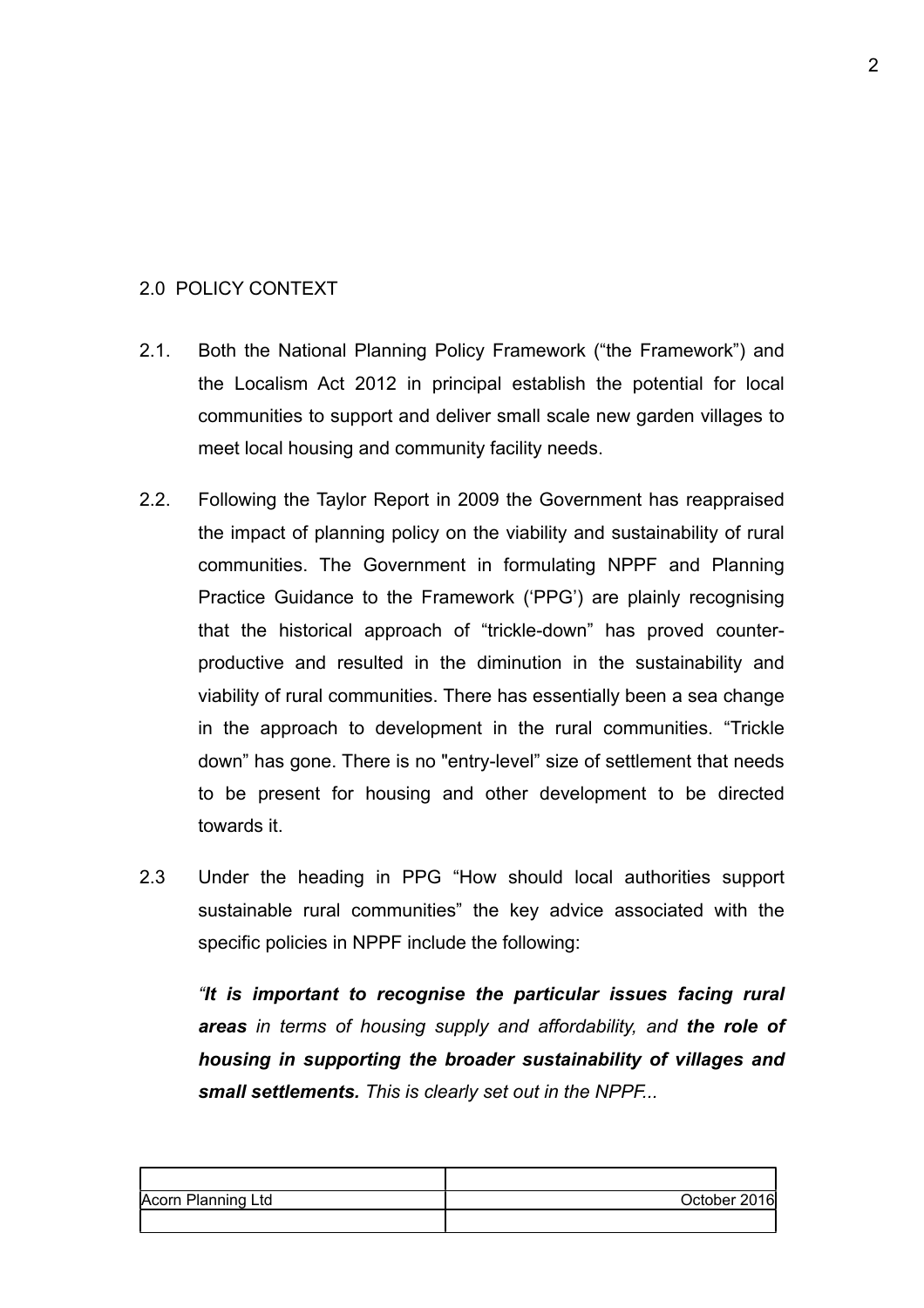*A thriving rural economy in a living, working countryside, depends, in part, on retaining local services and community facilities such as schools, local shops, cultural venues, public houses and places of worship. Rural housing is essential to ensure viable use of these local facilities.* 

*Assessing housing need and allocating sites should be considered at a strategic level and through the development plan and/or neighbourhood plan process. However, all settlements can play a role in delivering sustainable development in rural areas and so blanket policies restricting housing development in some settlements and preventing other settlements from expanding should be avoided unless their use can be supported by robust evidence.*

*The NPPF also recognises that different sustainable transport policies and measures will be required in different communities and opportunities to maximise sustainable transport solutions will vary from urban to rural areas."* [emphasis added]

| Acorn Planning Ltd | October 2016 |
|--------------------|--------------|
|                    |              |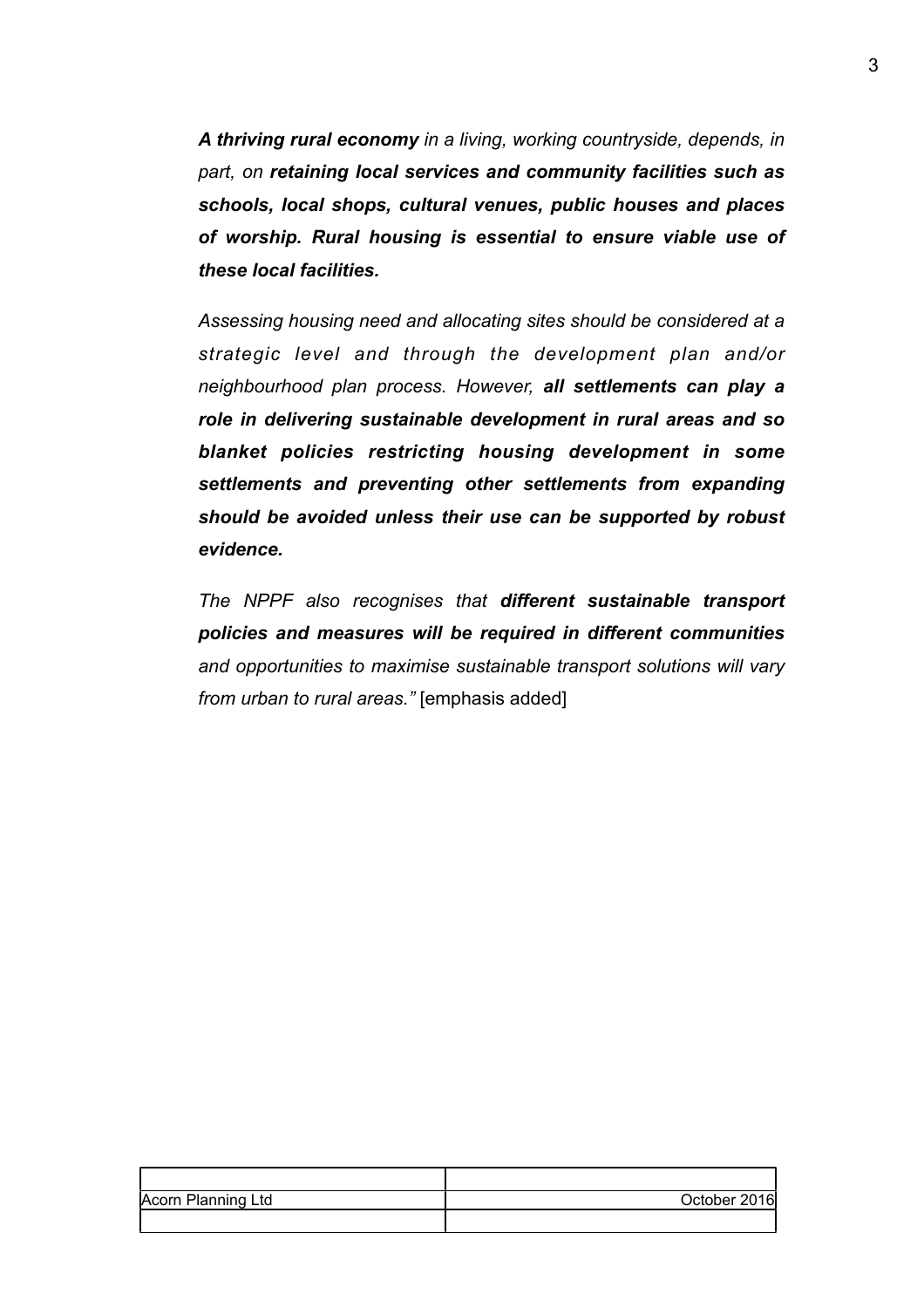2.4. It is worth drawing attention to the relevant key policies in NPPF.

 (a) Rural areas and communities are not excluded from the requirement to contribute to the significant boosting of the supply of housing land;

 (b) Paragraph 17 of NPPF is explicit in supporting "thriving rural communities within" the countryside;

 (c) NPPF does not carry forward any form of protection of the countryside "for its own sake". It is clear from NPPF that an objective and informed assessment of value to areas of land within the countryside is necessary to attribute weight to those features. Without which there cannot be recognition of the intrinsic character and beauty of the countryside;

 (d) there is a distinction between recognition and protection; protection is afforded to the Green Belt and "valued landscapes";

 (e) NPPF does not carry forward the approach that accessibility should be a key consideration in all development decisions, nor the exhortation to locate development in or next to towns or other service centres is carried forward;

 (f) Paragraph 55 of NPPF is clear in that housing should be located where it will enhance or maintain the vitality of rural communities.

| Acorn Planning Ltd | October 2016 |
|--------------------|--------------|
|                    |              |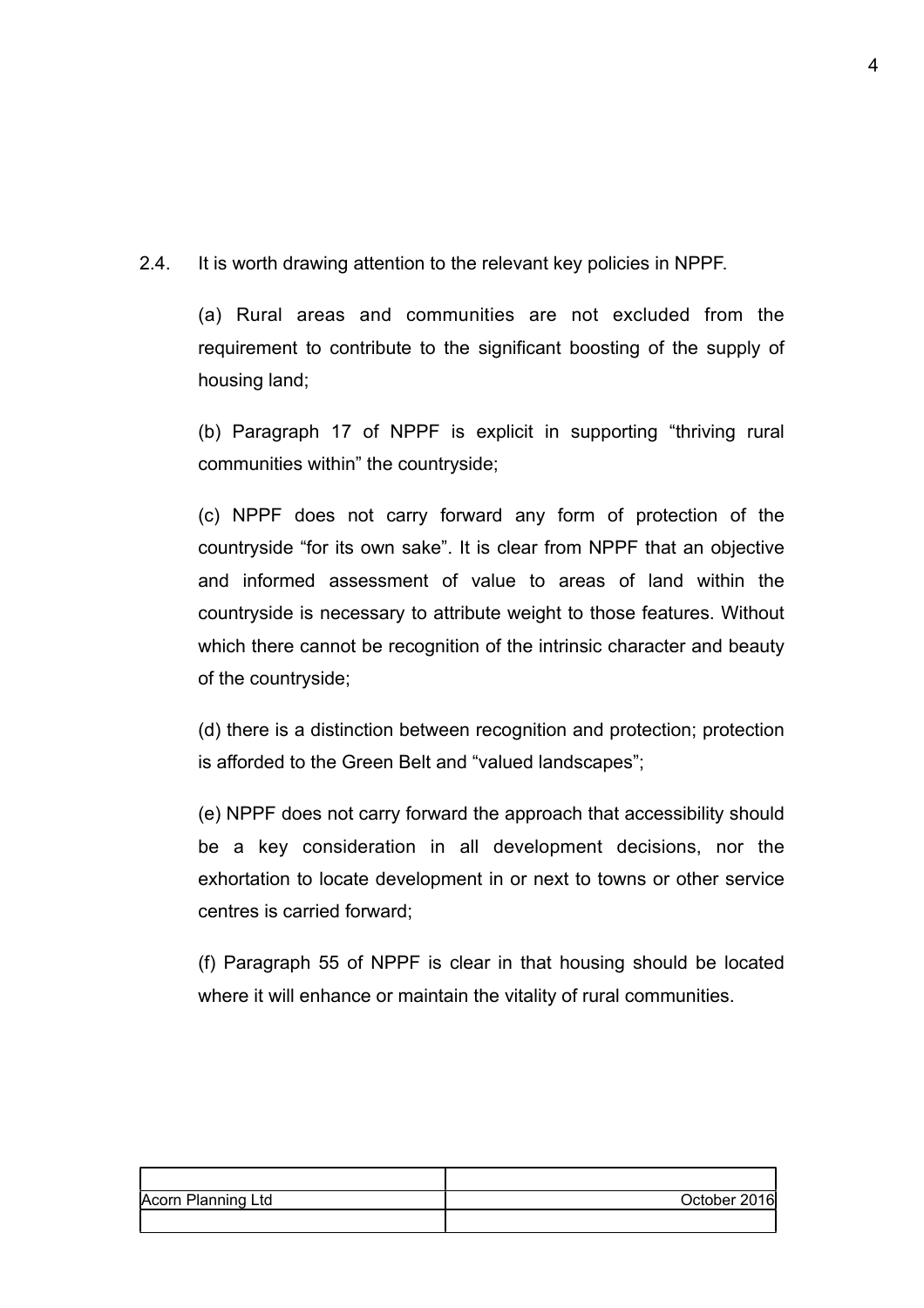2.5 As an example of how the Framework provides for such flexibility of approach, para 52 of the Framework states:

*"The supply of new homes can sometimes be best achieved through planning for larger scale development, such as new settlements or extensions to existing villages and towns that follow the principles of Garden Cities.*

 *Working with the support of their communities, local planning authorities should consider whether such opportunities provide the best way of achieving sustainable development."*

2.6 With such provisions in the Framework in mind, the emerging Central Lincolnshire Local Plan ("CLLP") does include mechanisms (in policy LP4) to facilitate locally driven growth, specifically, where a proposal would exceed the nominal 10% growth level for "small villages";

*"the proposal should be accompanied by demonstrable evidence of clear local community support for the scheme (with such support generated via a thorough and proportionate pre--application community consultation exercise or through a Neighbourhood Plan exercise).* 

 *If, despite a thorough and proportionate pre-application consultation exercise, demonstrable evidence of support or objection cannot be determined, then there will be a requirement for support from the applicable Parish or Town Council.".*

2.7. Issue 3f, Q27 will consider in detail the operation of this provision in policy LP4, though I would emphasise that the Representor supports the existing policy wording.

| Acorn Planning Ltd | October 2016 |
|--------------------|--------------|
|                    |              |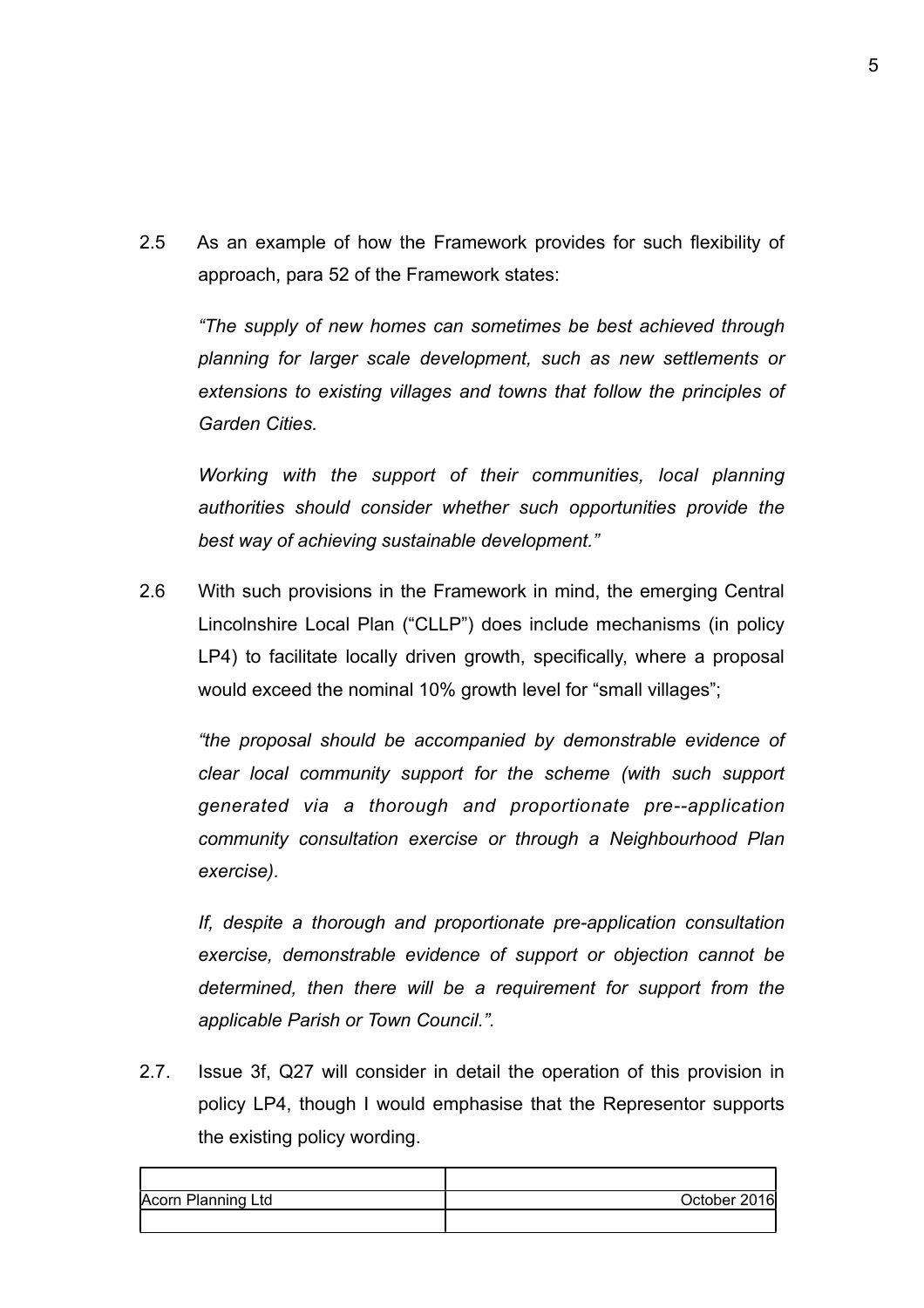#### 3.0 ALLOCATING LAND AT MANOR FARM

- 3.1. The requested allocation is a 17.21 hectare site at Manor Farm, Newton on Trent, Lincolnshire. Located just off the High Street, to the north of the village, the site at present comprises two fields which are currently in use as an organic free range chicken enterprise with associated infrastructure.
- 3.2. A Planning Application for a mixed use sustainable village extension was submitted in respect of the site in May 2016, and at the time of writing has yet to be determined, a Mid November Planning Committee meeting currently agreed as the likely determination date.
- 3.3. It must be emphasized that the Responder is quite cognascent of the fact that the proposal must be consistent with all aspects of both the Framework and the emerging CLLP, particularly in terms of the overarching requirement for delivering sustainable development. It has never been the case that the Responder has relied solely on emerging policy LP4. The proposal is in fact to create a highly sustainable extension to the village that will meet BREEAM Communities 'Excellent/ Outstanding' based on Garden Village principles. These will be applied to Newton on Trent to reflect the best of traditional rural life, whilst meeting the needs of the community. The proposal is therefore in essence an exemplar project and will set a "gold standard" for how sustainable rural settlement extension in the CLLP area will be achieved.
- 3.4. The proposed development will be delivered by way of a Master Planned approach, in phases over a period of 10+ years. For the sake of brevity the very extensive study background to the project has not been appended to this statement but can be viewed at [http://](http://docs.west-lindsey.gov.uk/WAM/showCaseFile.do?appName=planning&appNumber=134411)

| Acorn Planning Ltd | October 2016 |
|--------------------|--------------|
|                    |              |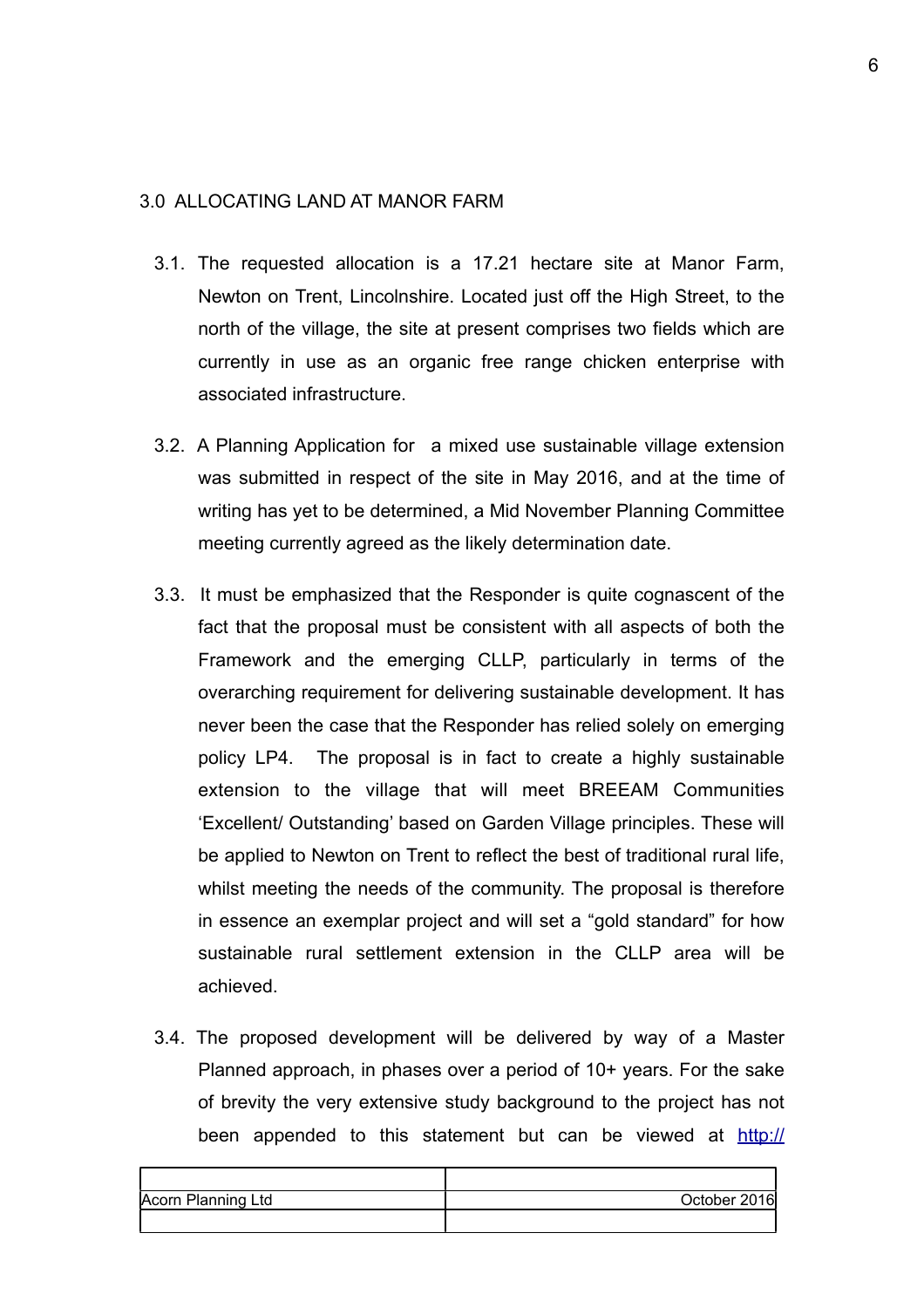## [docs.west-lindsey.gov.uk/WAM/showCaseFile.do?](http://docs.west-lindsey.gov.uk/WAM/showCaseFile.do?appName=planning&appNumber=134411) [appName=planning&appNumber=134411](http://docs.west-lindsey.gov.uk/WAM/showCaseFile.do?appName=planning&appNumber=134411)

3.5. To summaries key findings of the application submission:

Land ownership: The site is in the responders ownership and presents no impediment to scheme delivery, i.e. There are no land assembly issues, "ransom strips", restricted rights of access etc.

Viability: It had been determined that the site's location and the proposed layout and design could provide an opportunity to create a unique selling point that is intended to attract premium unit prices relative to the local market norm. In this instance the intention is to create a 'Garden Village' featuring an attractive landscaped setting, low density layout with low energy costs. A viability matrix concludes acceptable residual land value to make the scheme commercially viable.

Constraints: There are no unresolved constraints on development;

 i) Landscape and Ecology - the proposed development enhances the ecological and landscape value of the site, including a range of new and enhanced ecological features. Landscape proposals respond to the character of the surrounding area with the subtle introduction of appropriately sized broadleaved woodland copses to help visually connect the site with the surrounding landscape character.

 ii) Soils and Agricultural Land Value - Soil analysis has concluded that top soil is mainly loamy sand with low organic matter content and low soil fertility, and hence the site is conclusively of low Agricultural Land Value.

| Acorn Planning Ltd | October 2016 |
|--------------------|--------------|
|                    |              |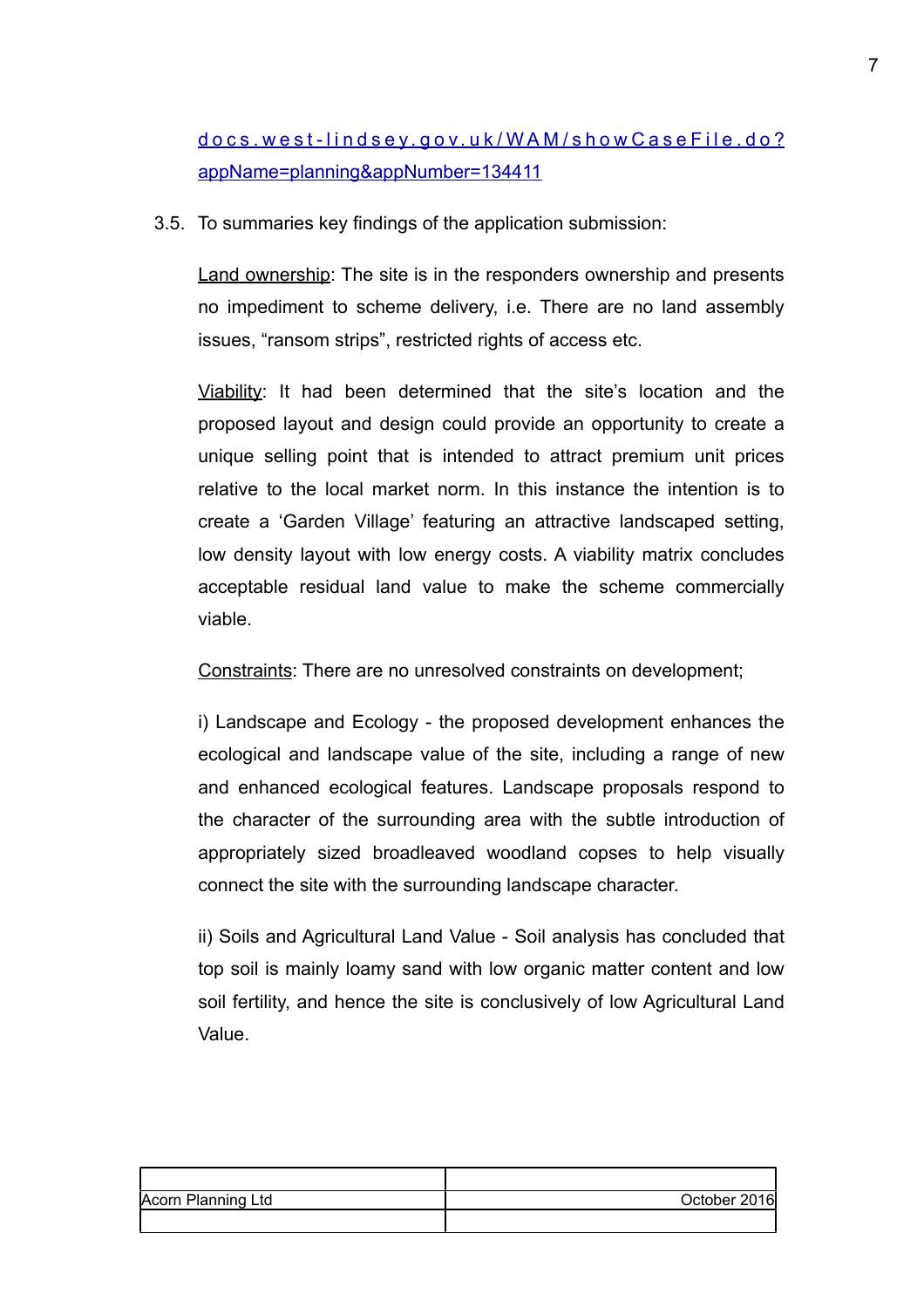iii) Flooding -The site is noted to be at risk of flooding from the River Trent as some flows are able to flow around or overtop the existing flood defences in extreme flood events. In liaison with the Environment Agency, the project team has developed models of a range of flood risk and breach scenarios to identify the area of land on the site that could be developed without risk to the site, or to properties within Newton on Trent. Measures taken to achieve this included extending the original flood defence bund, raising the low levels of land within the development site, incorporating a range of SUDs, ponds and swales to manage water coming on and offsite, and raising floor levels to between 450mm and 600mm.

Locational Sustainability. One of the main criteria for determining settlement hierarchy in the emerging CLLP has been community infrastructure capacity. Indeed, neighboring settlements to Newton on Trent, such as Saxilby, have been designated as growth settlements based on existing facility offer, despite being in a broadly comparable travel distance to the higher tier towns and urban area. The proposal can upgrade community infrastructure in Newton on Trent to a commensurate level to growth settlements such as Saxilby. This approach is considered to be entirely in line with the principle set out in the NPPF, as summarized at Section 2 above, particularly those relating to maintaining the viability of rural communities.

| Acorn Planning Ltd | October 2016 |
|--------------------|--------------|
|                    |              |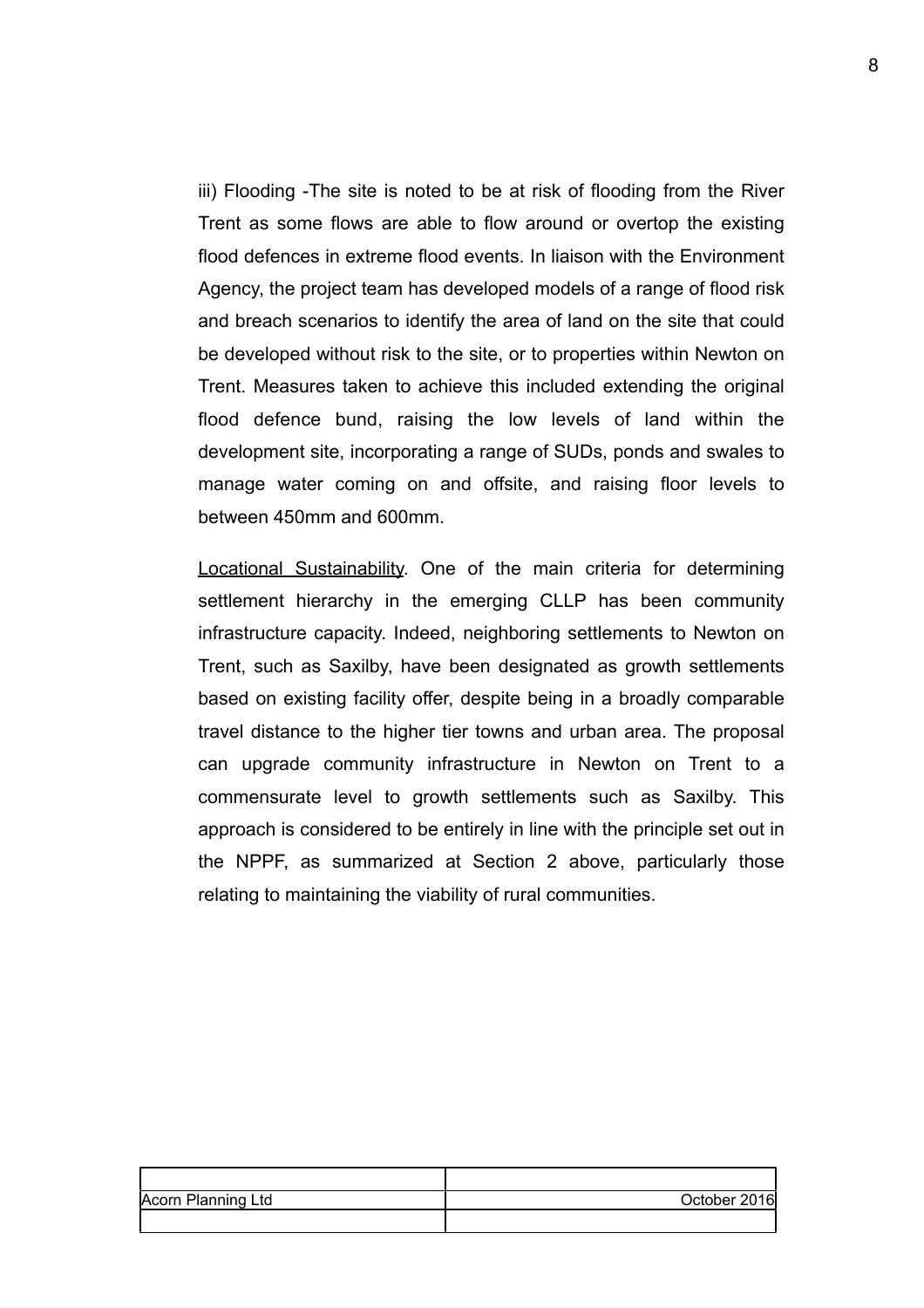Traffic and Movement: A range of baseline assessments have been undertaken. The assessment concludes that the site can be safely accessed within the existing design capacity and tolerances of the surrounding highway network. A new footpath/ cycleway will also be created along the A1133 to connect the village with Laughterton and from there a network of walking and cycling routes which are currently not accessible from Newton on Trent. Within the site, new car parking facilities will be created. A range of walking and cycling routes will be incorporated into the main infrastructure of the site to encourage travel without the car, as well as the provision of two additional bus stops on the High Street to allow for access to public transport. A variety of 'soft' transport and travel measures have been included within the proposal to help to change behaviours of regular car users and support those who do not have access to a car. The assessment concluded that car ownership levels would be in line with the current levels in the village (identified from the 2011 Census). A provisional target to reduce the percentage of car drivers during the AM and PM peak hours by 5% over 5 years is considered appropriate. This will result in a reduction of 10.38 kgCO2 per kilometre during the combined AM and PM peak hours against the estimated baseline of 115.77 kgCO2 per kilometre.

- 3.6. In response to the question of are the allocations in the Medium and Small Villages justified, the Responder takes issue with how the provisions of emerging Policy LP4 have been applied to the site allocation process.
- 3.7. The Manor Farm site has been promoted throughout the CLLP process. The site has also been submitted with extensive background evidential support to the Joint Planning Units Strategic Housing and Employment

| Acorn Planning Ltd | October 2016 |
|--------------------|--------------|
|                    |              |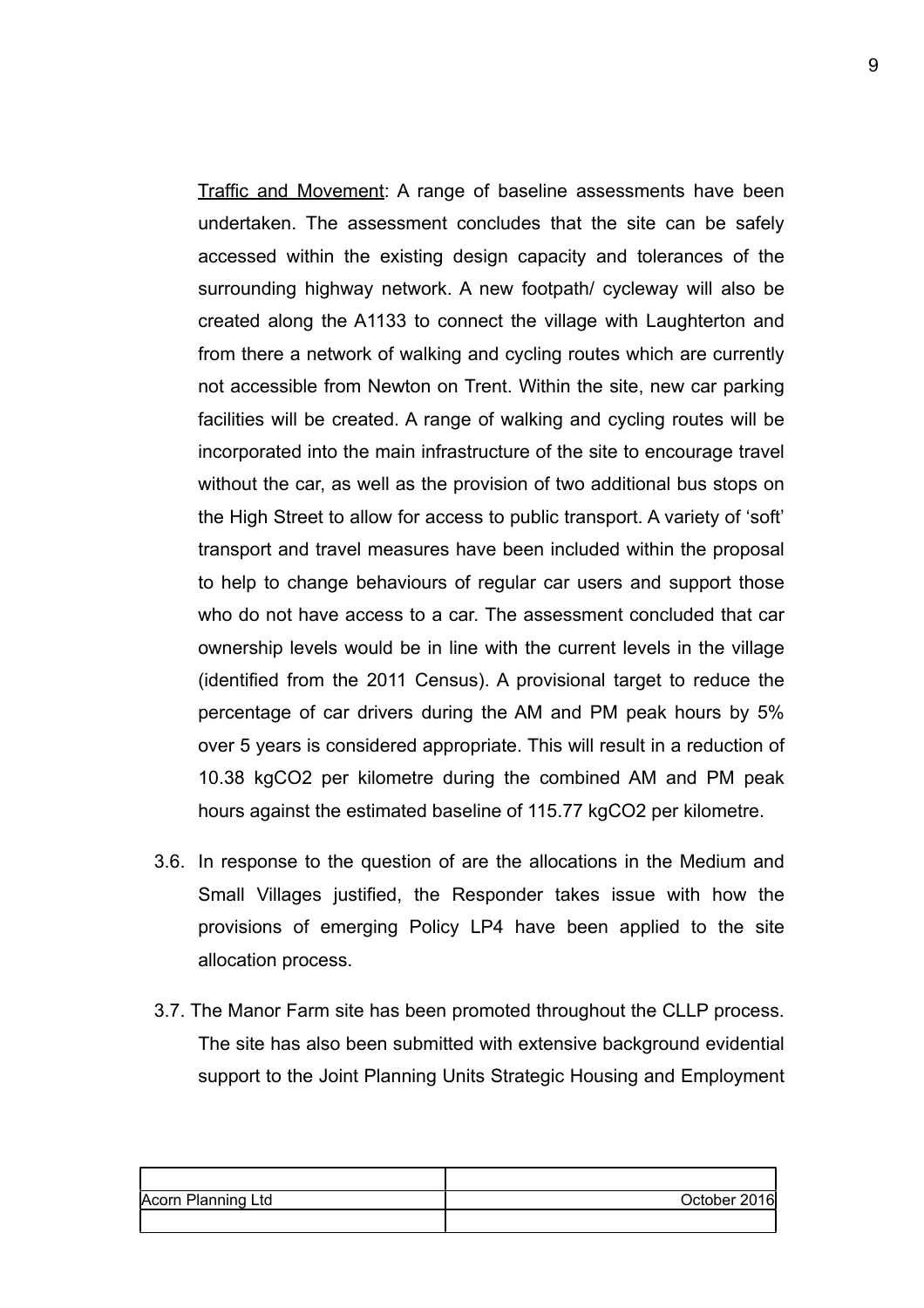Land Assessment (SHELAA) process. The site is listed in the last published SHELAA (Jan 2015) site ref CL1399.

- 3.8. Sites included in the submission draft CLLP policy LP52 and Main Modification Main/SC/6 are derived from existing commitments, the SHELAA, and subsequent Sustainability Appraisal (SA) of draft allocations or sites. Also included are sites allocated in Neighborhood Plans. It is put forward that the submitted SA to the application scheme is of a more detailed and better evidenced nature than the SA that has been undertaken of any other proposed housing allocation sites in the submission CLLP, and is definitely of a higher standard than that required to support Neighborhood Plan allocations, where SA/SEA Regulations will not always apply.
- 3.9. Policy LP4 makes it clear that where a Parish Council do not propose at present to undertake preparation of a Neighborhood Plan, that their support for a scheme is also a viable route to consent/allocation. While Newton on Trent Parish Council, as consultees have formally supported the current application, following extensive local consultation (the "thorough and proportionate pre-application consultation exercise" required under emerging Policy LP4) in 2014, the Parish Council resolved to support the project in principle at their meeting of 9th November 2015 (minute attached as Appendix 2). This fact was made clear in representations at previous consultation stages of the CLLP.

| Acorn Planning Ltd | October 2016 |
|--------------------|--------------|
|                    |              |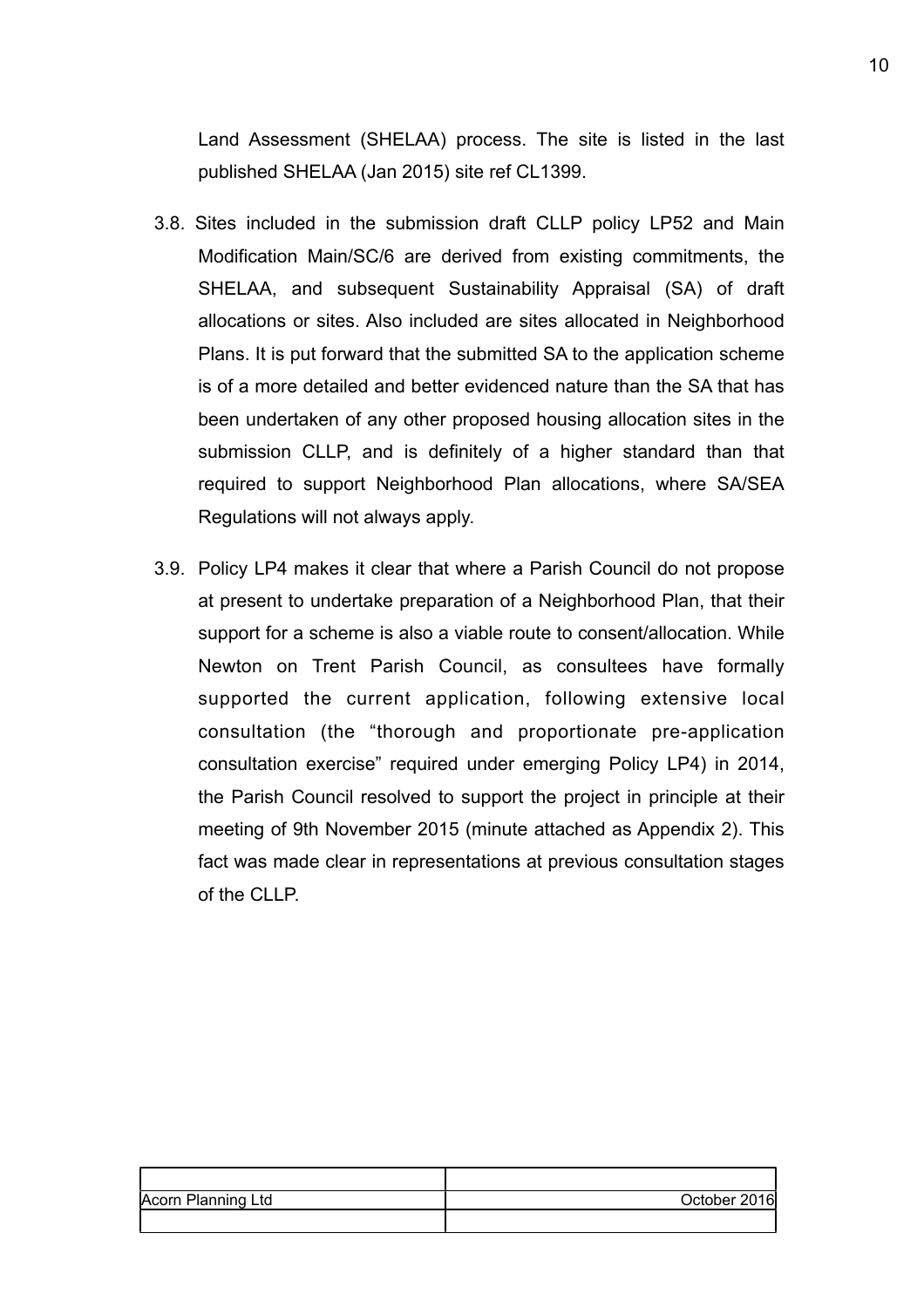- 3.10 The issue for consideration here may be somewhat unique, but it is considered that the responder has throughout the CLLP preparation process supported an allocation in full compliance with the requirements of emerging Policy LP4, and yet no valid reason has been provided for why this site has not been allocated under LP52, when sites have clearly been allocated based on the other "route" for allocation under LP4, i.e. Neighborhood Plan inclusion. On this principle and broader principles of natural justice, it is considered that the approach to allocations in emerging policy LP52 is not justified when the operation of all of the "locally driven growth" elements of policy LP4 do not appear to have been consistently applied.
- 3.11. It is of course the case that if the site is consented in November 2016, then allocation under policy LP52 as a site with consent should be considered as a given outcome.

| Acorn Planning Ltd | October 2016 |
|--------------------|--------------|
|                    |              |